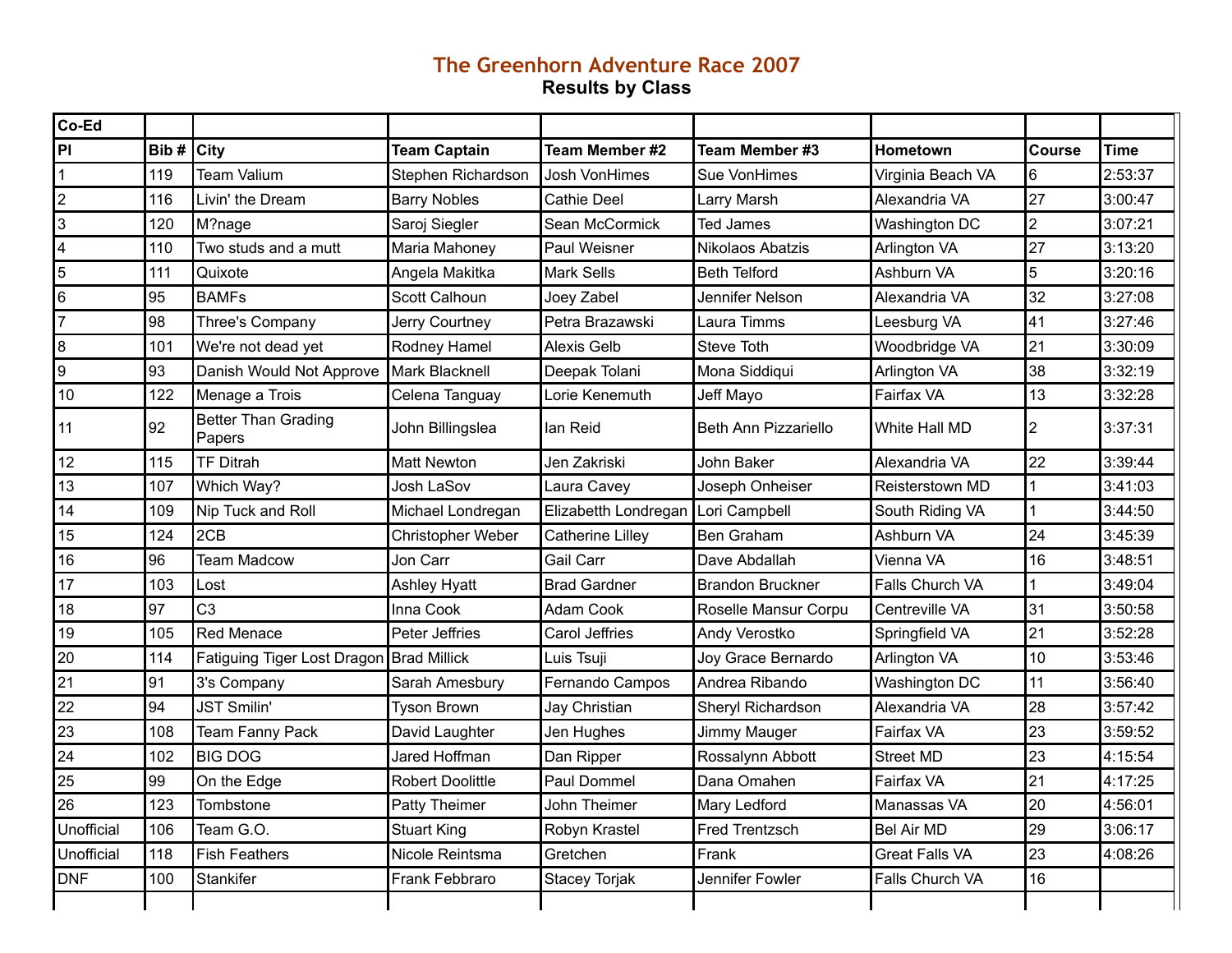| DNF            | 121           | Redemption                                  | <b>Chris Swisher</b>      | Andrea Lira            | Neilesh Shelat          | Washington DC             | 8                       |             |
|----------------|---------------|---------------------------------------------|---------------------------|------------------------|-------------------------|---------------------------|-------------------------|-------------|
| Female         |               |                                             |                           |                        |                         |                           |                         |             |
| PI             | Bib# $ $ City |                                             | <b>Team Captain</b>       | Team Member #2         | Team Member #3          | Hometown                  | <b>Course</b>           | <b>Time</b> |
|                | 132           | Snap Krackle Pop                            | Monique King              | Jo Hahn                | LJ White                | <b>Clifton VA</b>         |                         | 3:03:52     |
| $\overline{2}$ | 138           | The Amazing Racers                          | Keri Teodori              | Leanne Glueck          | Kelly Felix             | Fulton MD                 | 17                      | 3:06:20     |
| 3              | 136           | MuttLovers                                  | <b>Cheryl Phillips</b>    | Julie Duerler          | Karolyn Miller          | Woodbridge VA             | 23                      | 3:07:07     |
| 4              | 137           | 3 Misfits                                   | Lisa Rayle                | <b>Shelly Sanner</b>   | <b>Barb Matson</b>      | Herndon VA                | 22                      | 3:10:07     |
| 5              | 183           | Surprise Package                            | Karen Groner              | Maria Pelikan          | Jennifer Ramelmeier     | <b>Highland MD</b>        | 15                      | 3:10:49     |
| 6              | 135           | <b>Lightning McMoms</b>                     | Cynthia Parvin            | Catherine DelHierro    | Jan Loughran            | Aldie VA                  | 22                      | 3:55:34     |
| $\overline{7}$ | 129           | Snakes on Terrain                           | Megan Carroll             | <b>Michelle Price</b>  | <b>Catherine Poole</b>  | Bethesda MD               | 21                      | 3:57:21     |
| 8              | 128           | Team Comfy Pants                            | Amy Broxterman            | <b>Stacy DeNise</b>    | <b>Heather Sanders</b>  | Washington DC             | 16                      | 4:03:15     |
| g              | 133           | Little ole Ladies of Fairfax S Peggy Martin |                           | Nori Buising           | Debbie Malette          | <b>Fairfax Station VA</b> | 20                      | 4:19:47     |
| 10             | 139           | Keep the beer cold                          | Keri Walker               | Kim Lee                | <b>Adel Ratclif</b>     | Arlington VA              | 22                      | 4:43:37     |
| Unofficial     | 134           | Lost in the Woods                           | Christina Mudd            | Joyce Wike             | Tasha Malhotra          | <b>Highland MD</b>        | 3                       | 4:18:52     |
| DNF            | 127           | <b>NDN Girls</b>                            | <b>Allison Binney</b>     | Stephanie Birdwell     | Kimberly Teehee         | Washington DC             | 22                      |             |
| <b>DNF</b>     | 130           | <b>Taboolicious</b>                         | Lucy Chien                | Susan Taing            | Linda Kim               | Arlington VA              | 40                      |             |
| DNF            | 131           | <b>Team Best Buns</b>                       | <b>Frances Fisher</b>     | Erica Deam             | Jessica Dean            | Alexandria VA             |                         |             |
| DQ             | 126           | Why Can't Mr. Fork and Mr.                  | Niki Anderson             | Laura Klink            |                         | Fredericksburg VA         | 14                      |             |
| Male           |               |                                             |                           |                        |                         |                           |                         |             |
| P              | Bib#          | <b>City</b>                                 | <b>Team Captain</b>       | Team Member #2         | Team Member #3          | Hometown                  | <b>Course</b>           | <b>Time</b> |
| $\mathbf{1}$   | 152           | Warfighters                                 | Adrian Haskamp            | Josh Simpson           | Ben Wagner              | Fredericksburg VA         | 37                      | 2:21:55     |
| 2              | 158           | Ls Dogs                                     | Christopher<br>Luchtefeld | <b>Rob Russell</b>     | <b>Brian Hodge</b>      | Gaithersburg MD           | 33                      | 2:22:44     |
| 3              | 168           | <b>Squirrels Gone Wild</b>                  | Jason Shipley             | <b>Bryan Shipley</b>   | Ethan Sonnichsen        | Arlington VA              | 16                      | 2:31:24     |
| 4              | 112           | Team Waterlogged<br>Dogwood                 | <b>Robert May</b>         | <b>Bryan Fulkerson</b> | <b>Nick Steber</b>      | Centreville VA            | 23                      | 2:39:15     |
| $\overline{5}$ | 145           | Other                                       | Peter Carney              | Jeff Baker             | Jaime Crowe             | Washington DC             | 15                      | 2:42:07     |
| 6              | 174           | Trailing Edge Technology                    | <b>Gabriel Wiest</b>      | Chip Yeakey            | Mike Laird              | Arlington VA              | 39                      | 2:43:05     |
| 7              | 162           | J3men                                       | Shawn Phillips            | Scott Hooper           | Jack Freeman            | Woodbridge VA             | 3                       | 2:45:21     |
| 8              | 161           | Wolverines                                  | <b>Alexander Perkins</b>  | <b>Marcel Lettre</b>   | Rob Henning             | Washington DC             | 22                      | 2:46:03     |
| 9              | 142           | <b>Three Eyes</b>                           | Steven Brain              | Matthew Shenberger     | <b>Richard Petersen</b> | Quantico VA               | 16                      | 2:46:39     |
| 10             | 164           | <b>Black Toes</b>                           | Antonio Rios              | <b>Troy Fontenot</b>   | Mark Harris             | Alexandria VA             | 7                       | 2:50:37     |
| 11             | 153           | Easy Day                                    | <b>Brad Hawk</b>          | Kyle Bondo             | Stephen Erle            | Alexandria VA             | 20                      | 2:53:42     |
| 12             | 154           | Short Bald and Evtimov                      | Ray Holcomb               | <b>Brian Stewart</b>   | Casey Smith             | Raleigh NC                | $\overline{\mathbf{4}}$ | 2:56:09     |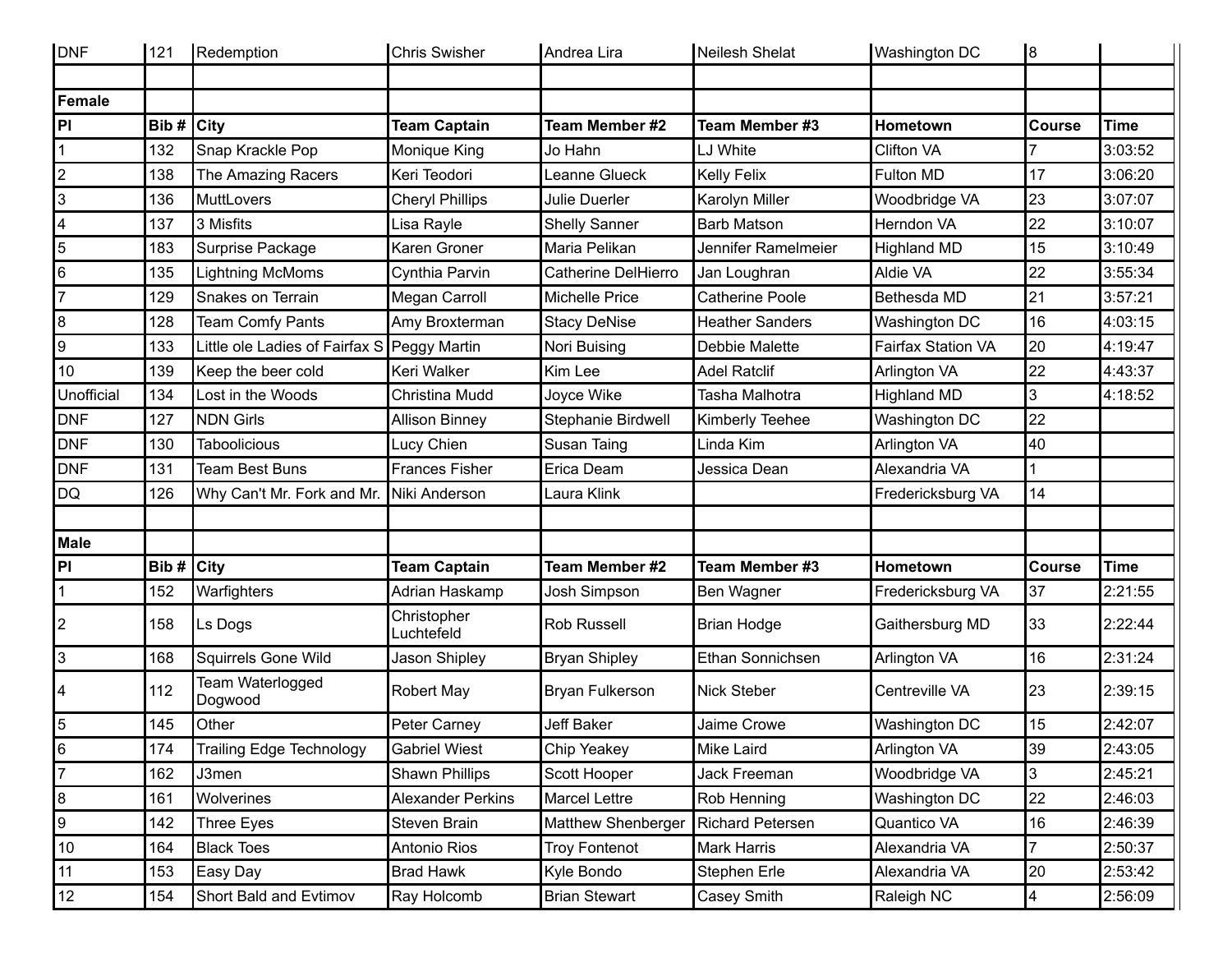| 13             | 141           | <b>Xtreme-Misadventures</b>      | Dave Bradshaw           | <b>Fred Frey</b>       | Dale Robson            | Owings Mill MD            |                | 2:58:16     |
|----------------|---------------|----------------------------------|-------------------------|------------------------|------------------------|---------------------------|----------------|-------------|
| 14             | 163           | <b>DDC</b>                       | Colin Quay              | Damon Steele           | Dennys Passeto         | Germantown MD             | 11             | 2:59:26     |
| 15             | 140           | FastRunner                       | Jeff Barehand           | <b>Bryan Mercier</b>   | <b>Daniel Cordalis</b> | Elkridge MD               | 25             | 3:03:18     |
| 16             | 169           | <b>Gentleman Pirates</b>         | <b>Alex Terrill</b>     | <b>Chuck Wilkins</b>   | <b>Dallas Baker</b>    | McLean VA                 | 11             | 3:05:47     |
| 17             | 157           | Its Ok were Ninjas               | Ernesto Lopez           | <b>Gregory Kinney</b>  | Doug Krugman           | Arlington VA              | 20             | 3:06:29     |
| 18             | 171           | gingerbreadmen                   | <b>Troy Thomas</b>      | <b>Rick Lesan</b>      | <b>Steve Kiser</b>     | Alexandria VA             | 15             | 3:09:32     |
| 19             | 147           | Run Chuck Run                    | Zachary Curry           | Jim Tanis              | <b>Chuck Ross</b>      | Quantico VA               | 20             | 3:15:27     |
| 20             | 150           | <b>The Rookies</b>               | John Gerhardt           | <b>Kevin Myers</b>     | <b>Prescott Eisele</b> | Alexandria VA             | 19             | 3:16:13     |
| 21             | 165           | <b>KMX</b>                       | <b>Steve Rose</b>       | Dennis Murphy          | <b>Brad Burch</b>      | <b>Richmond VA</b>        | 18             | 3:20:12     |
| 22             | 170           | Landsharks                       | Jason Thiry             | Tapan Sen              | <b>Michael Gette</b>   | Goldsboro NC              | 24             | 3:21:41     |
| 23             | 166           | Killer Tarantula Scorpion<br>Cob | Cael Savage             | <b>Ben Todd</b>        | <b>Scott Browne</b>    | Washington DC             | 34             | 3:24:48     |
| 24             | 155           | <b>ThreeRiversRiders</b>         | <b>Matthew Kelly</b>    | <b>Josh Douds</b>      | <b>Ryan Douds</b>      | <b>Fairfax Station VA</b> | 22             | 3:25:29     |
| 25             | 146           | <b>Team MSD</b>                  | <b>Charles Clinton</b>  | <b>Jeff Debad</b>      | Eli Glezer             | Clarksburg MD             | 23             | 3:29:44     |
| 26             | 173           | <b>Team Chuck Norris</b>         | Michael Webb            | <b>Todd Canterbury</b> | Thomas Hensley         | Alexandria VA             | 8              | 3:42:06     |
| 27             | 143           | Got - O2                         | Michael Brazawski       | Jay Mulkerin           | <b>Patrick Statler</b> | Gainesville VA            | 11             | 3:48:18     |
| 28             | 148           | We make it happen                | Lonnie Dunbar           | Luis DeJesus           | Roberto Villahermosa   | Hagerstown MD             | 36             | 4:54:37     |
| 29             | 151           | Three Legged Dog                 | Dave Harris             | John Choy              | <b>Kwang Chong</b>     | South Riding VA           |                | 5:24:23     |
| 30             | 167           | <b>Team Butter</b>               | David Shaver            | <b>Mike Bailey</b>     | Chris Maynard          | Fort Belvoir VA           | 18             | 6:13:06     |
| Unofficial     | 156           | 2 Squids and a Grunt             | Scott Klaverkamp        | Stan Eisenhower        |                        | Stone Ridge VA            | $\overline{7}$ | 3:20:36     |
| Unofficial     | 159           | Team WTF                         | Michael Mazzarese       | Ben Reeder             |                        | Reisterstown MD           | 43             | 2:42:27     |
| <b>DNF</b>     | 149           | Mad Oly                          | <b>Matthew Garrett</b>  | Steven Ly              | Doug Bortzfield        | Linden VA                 | 20             |             |
| <b>DNF</b>     | 175           | The Floaters                     | Jorge Wynne             | Daniel Zielaski        | Tim Farrell            | Washington DC             | 22             |             |
| DNF            | 144           | Cobra Kai                        | <b>Matthew Calnan</b>   | John R. Kelly          | John J. Secosky        | Alexandria VA             | 29             |             |
| <b>DNF</b>     | 172           | <b>Cheney's Surging Scooters</b> | Joshua Van Eaton        | J. Bradley Morse       | Melvin C. Jenks        | Arlington VA              | 12             |             |
|                |               |                                  |                         |                        |                        |                           |                |             |
| <b>Masters</b> |               |                                  |                         |                        |                        |                           |                |             |
| PI.            | Bib# $ $ City |                                  | <b>Team Captain</b>     | Team Member #2         | Team Member #3         | Hometown                  | Course         | <b>Time</b> |
| $\vert$ 1      | 192           | NVRacing Tuesday<br>Morning      | Michael Spiller         | Neil Mason             | Vince Heishman         | Centreville VA            | 23             | 2:27:09     |
| 2              | 187           | <b>Team Creak</b>                | <b>William Niccolls</b> | <b>Babak Kianpour</b>  | <b>Bob Greenberg</b>   | Leesburg VA               | 15             | 2:39:28     |
| 3              | 188           | Along for the ride               | Roy Rafter              | Kevin Martin           | Peter Gray             | Stevensville MH           | 24             | 2:45:43     |
| 4              | 184           | Beauty and Da Beasts             | Laura Harrington        | Mike Culp              | Tom Boone              | <b>Burke VA</b>           | 12             | 2:59:09     |
| $\overline{5}$ | 182           | Death Cab for Newbie             | Patti Fetz              | Jim Mitchell           | Erica Sahler           | Springfield VA            | 9              | 3:03:23     |
| 6              | 178           | Kachow!                          | Donnie Cornell          | Andy Jamerson          | Richard Chamberlin     | Frederick MD              |                | 3:13:33     |
| $\overline{7}$ | 185           | Going Going Gone                 | <b>Mitchell Kuipers</b> | Owen Griffing          | Jon Mengenhauser       | South Riding VA           | 22             | 3:21:06     |